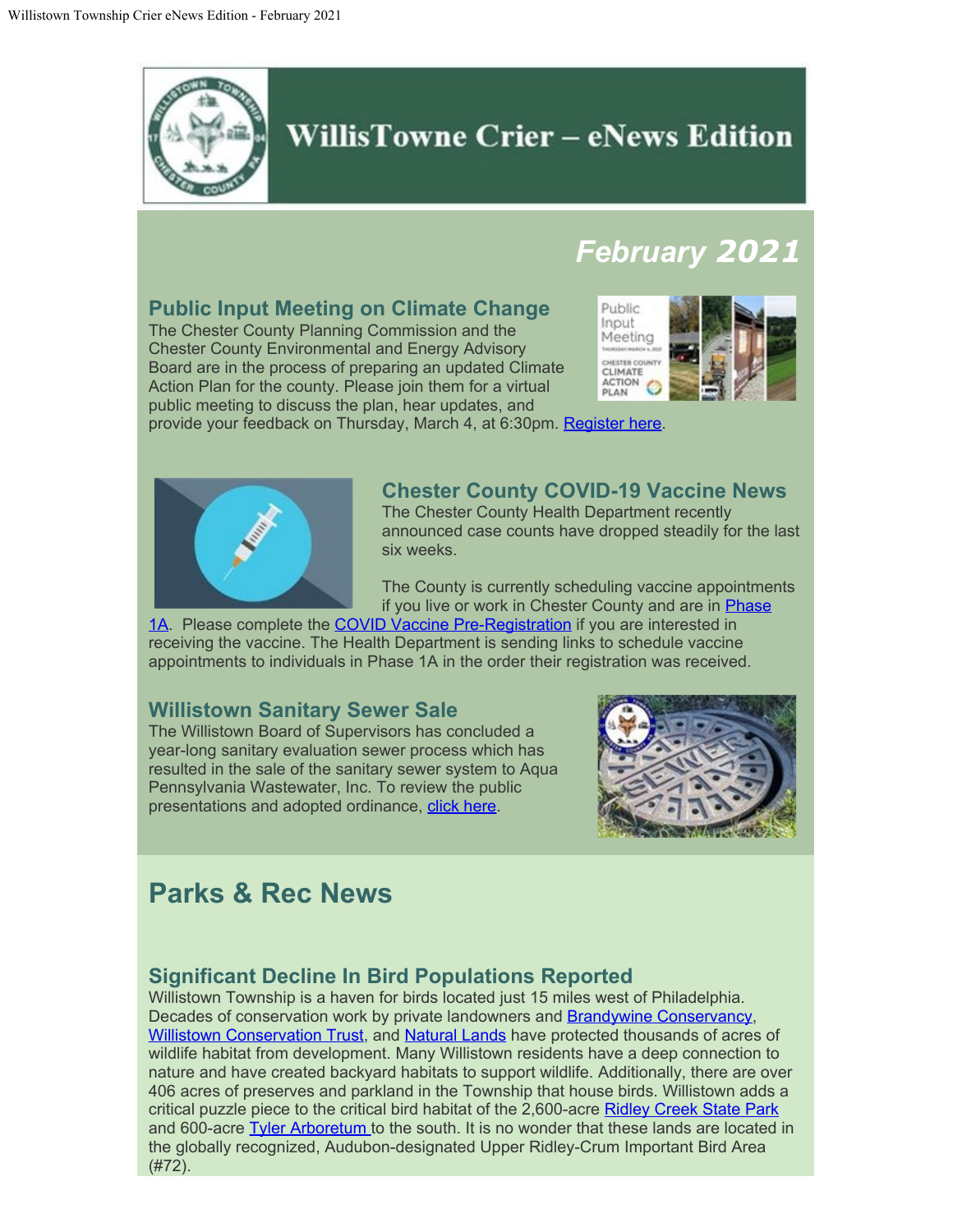Since 1970, nearly 3 billion birds—that's more than 1 in 4—have been lost in the continental US and Canada, according to researchers from seven institutions in the journal *[Science](https://www.sciencemag.org/news/2019/09/three-billion-north-american-birds-have-vanished-1970-surveys-show).*

Willistown Parks and Recreation manages the meadows at [Serpentine and Okehocking](https://www.willistown.pa.us/150/Visit-a-Park) **Preserves** as habitat for grassland and migrating birds by planting native grasses and mowing around ground-nesting bird habits. The variety of water and woodland habitats provide for other bird species. A census by Valley Forge Audubon over more than a decade identified 140 different bird species at Okehocking. You can find more information about bird management and why it's vital on our [Stewardship page](https://www.willistown.pa.us/147/Stewardship). Willistown Conservation Trust's [Ruston Preserve](https://wctrust.org/rushtonwoodspreserve/) serves as an important bird research and migration tracking site using nano-tag technology as part of the transcontinental **MOTUS** system.

You may be asking, "What can I do to help the birds?" You can take seven simple steps see the checklist from Cornell Lab of Ornithology below. More details about these actions and more are on the Township website and can be found at **The Cornell Lab of** [Ornithology](https://www.birds.cornell.edu/home/seven-simple-actions-to-help-birds/). One way to improve your backyard habitat is through the [Willistown](https://wctrust.org/bird-box-program/) [Conservation Trust Bird Box Program.](https://wctrust.org/bird-box-program/) You can also engage your children through the Trust's Rushton [Nature Keeper](https://wctrust.org/rushtonnaturekeepers/) program.





### **Spotted Lanternfly Reminders**

February has brought our area abundant snowfall, but Spring is a few short weeks away, and that means our least favorite regional pest will be back- spotted lanternflies.

While spotted lanternfly adults do not survive winter temperatures, the egg masses do. Egg masses can hold up to 30-50 eggs and can be found on tree trunks, branches, playsets, siding, and nearly any other flat